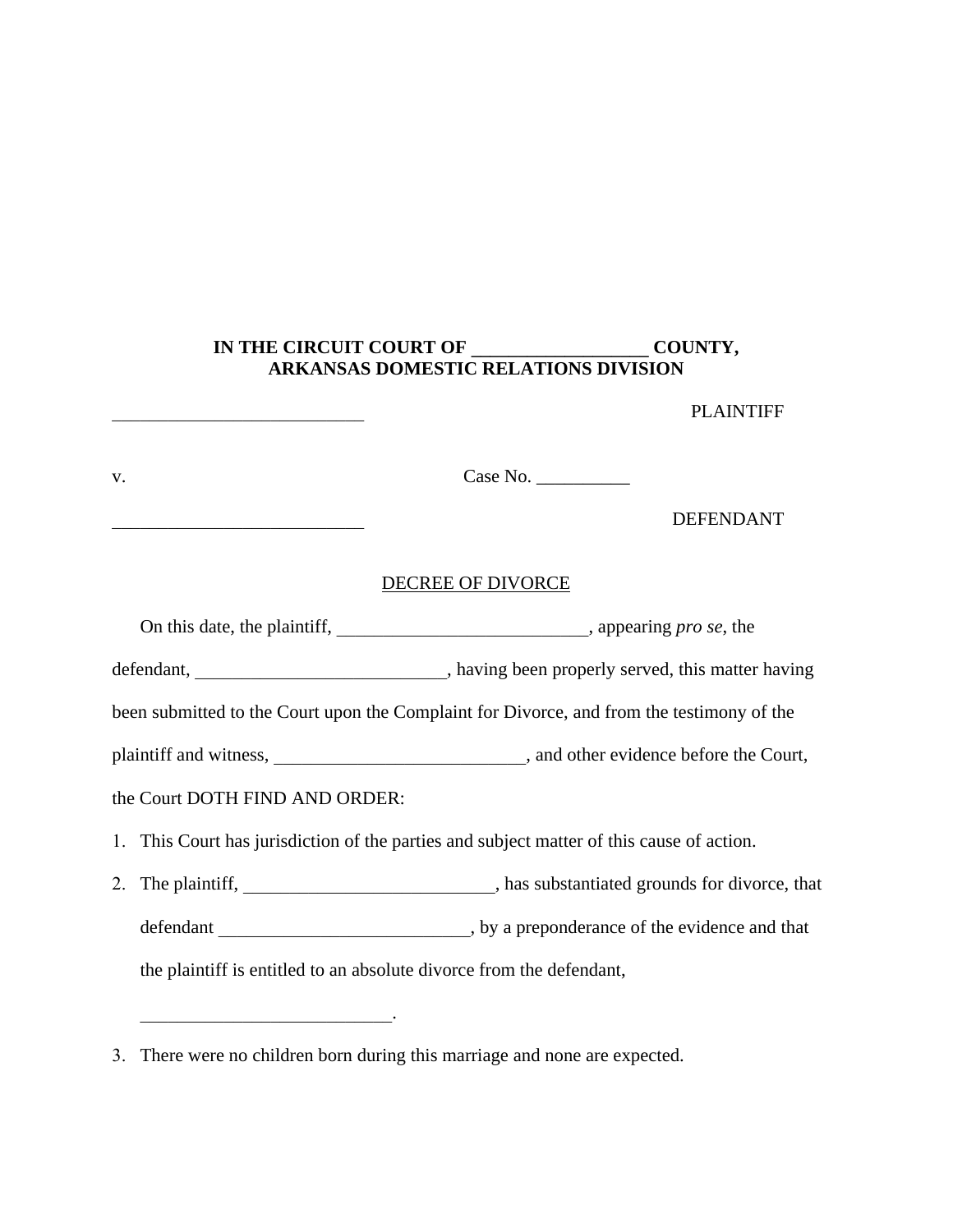- 4. Each party shall have full ownership, use, control and financial responsibility for all personal property presently in their individual possession free and clear of any claims of the other party. Each party shall execute and deliver to the other any document of title necessary to ensure the quiet enjoyment of said property by the other.
- 5. The plaintiff shall take financial responsibility, and hold defendant, harmless, for debts in plaintiff's name, for payment of debts which plaintiff incurred after the separation on and for those debts owed on any property which plaintiff retains.
- 6. The defendant shall take financial responsibility and hold plaintiff, harmless, for debts in defendant's name, for payment of debts which defendant incurred after the separation on

and for those debts owed on any property which defendant retains.

- 7. The parties shall execute all necessary documents and conveyances for the purpose of implementing this Decree when and as called upon to do so by the other.
- 8. «IF Restore Maiden Name?  $=$  "Yes"» The plaintiff's maiden name of

**Example 2.1 Example 2.1 is restored and she now** 

be known as \_\_\_\_\_\_\_\_\_\_\_\_\_\_\_\_\_\_\_\_\_\_\_\_\_\_\_.

9. This Court retains jurisdiction of this cause of action for the purpose of enforcing the rights and obligations of the parties under this Decree and for other proper purposes.